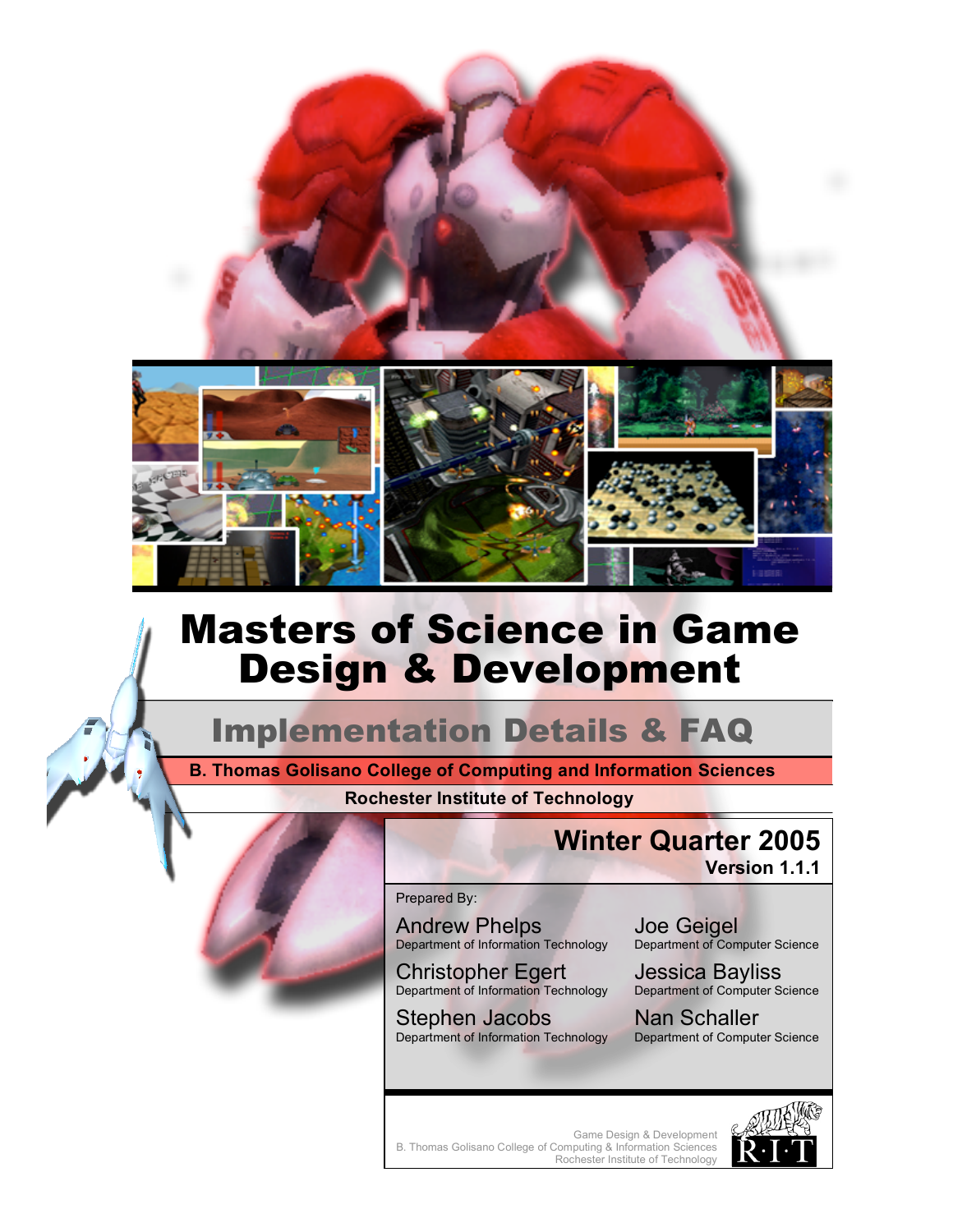



### **I. Purpose of this document**

This document offers supplemental materials not found in the formal proposal for the Masters in Game Design and Development. The formal proposal is constructed around the proposal formally prescribed by the RIT Provost's Office, and has strong overlap with the proposal format for the New York State Office of Education. As such, the specifics of implementation are often not addressed in the formal proposal. In presenting the proposal to a number of faculty and administrators, there were numerous questions about the specific operations and way the degree would "fit" students at RIT.

These questions were of a nature that typically might be answered in a graduate handbook or advising material, or in some cases an admissions brochure. Since the degree is still in the proposal phase, none of these materials have yet been created. As such, we have prepared this document to initially respond to these issues, as we don't feel it is appropriate for such material to be a part of the formal proposal. It is the purpose of the proposal to deal with the "general  $case'' - i.e.$  a new student that applies to the program. That some students have completed an undergraduate degree from RIT is beside the point in that regard: the Game Design and Development Masters is not a "4+1 combined" proposal at this time. Nonetheless, we would be remiss not to address the questions of the faculty, as they are both insightful and timely. This document seeks to address concerns that have been raised in such manner, that we felt were inappropriate to address in the formal proposal due to its nature as an eventual external document. We fully expect that material such as that presented here would eventually find its way to student advising materials and promotional material for the degree in the event it is approved.

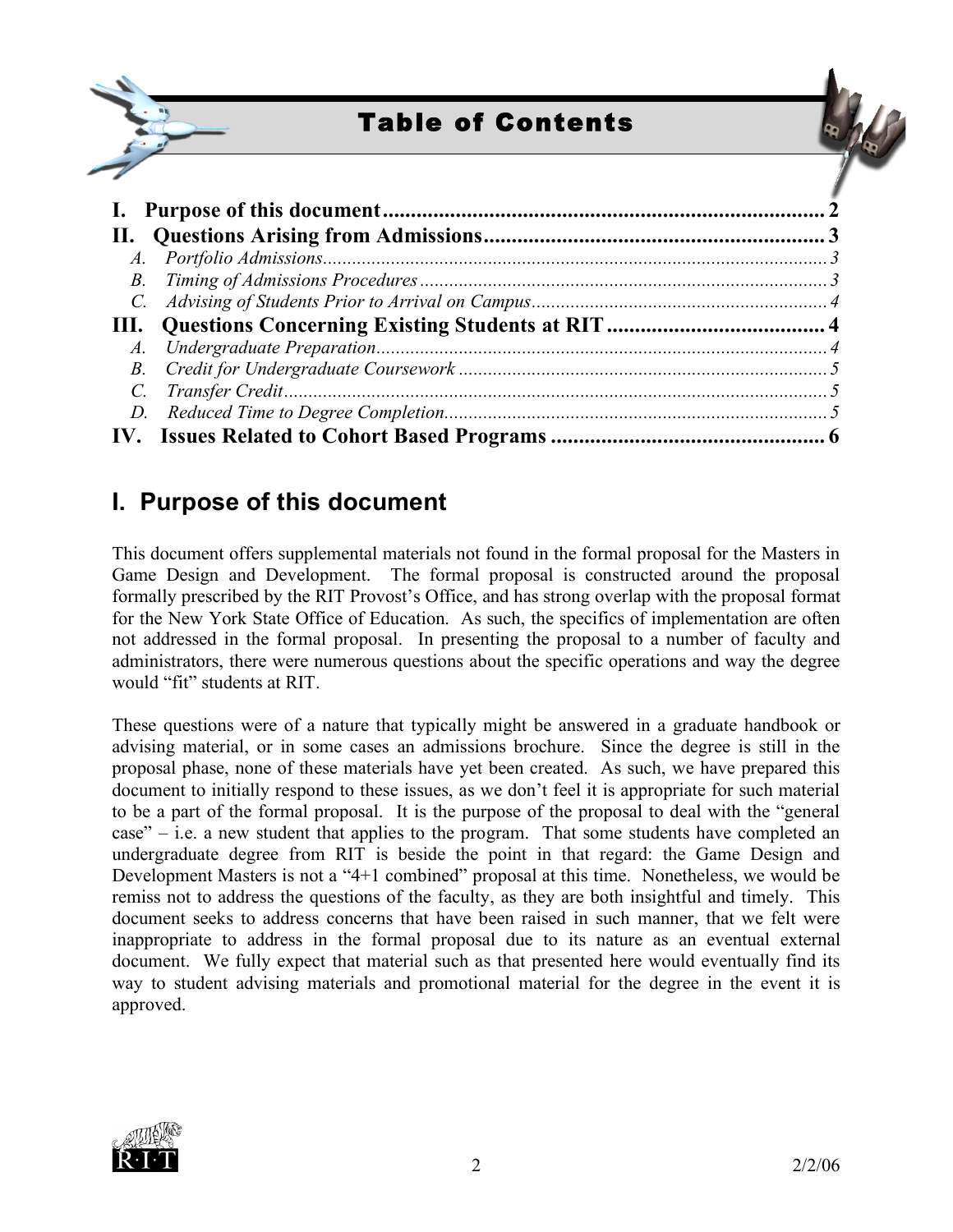## **II. Questions Arising from Admissions**

#### *A. Portfolio Admissions*

The Game Design and Development degree program contains a mandatory portfolio as a part of the application process. All applicants, regardless of undergraduate affiliation, are required to submit a portfolio of work. Portfolios may include (but are certainly not limited to) the following types of articles:

- **Small games or programming exercises from undergraduate work** 
	- o Simple game engines
	- o Attempted work in game artificial intelligence
	- o Level or map systems
	- o Work in computer graphics
	- o Usage of current APIs
- **Level** designs
- **Character designs**
- Work in user-interface or control systems for games / entertainment
- Game "mods" for existing titles, constructed using scripting languages
- **Game development narratives**
- Audio treatments (music, audio effects, etc.)
- Internal and external documentation samples
- 2D or 3D game art / models / etc.
- **Group work at the undergraduate level**

The primary focus of the portfolio review is to ensure that students have undergraduate preparation in their chosen major track within the Game Design and Development degree. Students will **declare** their desired major track sequence as a part of the application process: thus a student that wants to major in game AI would have a portfolio representative of undergraduate preparation for such work (an undergraduate course, AI experiments in existing engines, etc.) The portfolio process is also designed to provide baseline samples of core concepts such as object-oriented programming, computer literacy, and other desired skills. All entering students would be expected to exhibit these skills, regardless of track selection.

#### *B. Timing of Admissions Procedures*

The exact timing of the admissions process has yet to be finalized. In contrast to some other degrees within GCCIS, there will be **ONE** entry point into the program, in the fall quarter. Students may submit an application at any time, but these will be held in a queue and reviewed annually. Applications will be due sometime in the month of December (the exact date has yet to be determined). By January 15<sup>th</sup>, the administrative committee for the Game Design & Development degree (or their delegates) will have reviewed the portfolios and determined an approximate entering class of 30, and an additional 'wait list' of applicants should a spot become

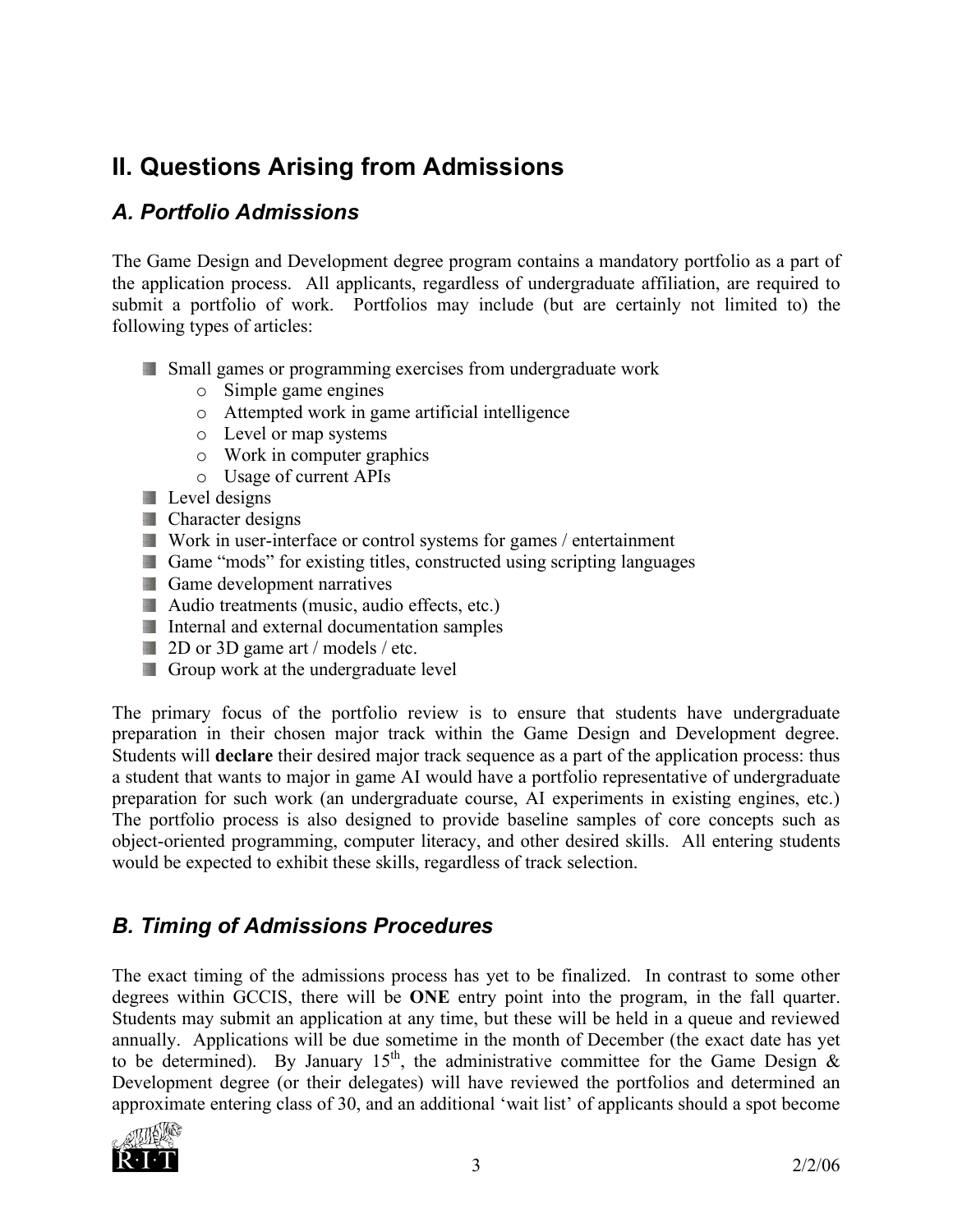available. Notifications will be sent to arrive in early February. Students will be required to submit deposits on acceptance no later than March  $15<sup>th</sup>$ .

#### *C. Advising of Students Prior to Arrival on Campus*

Given that students will have been accepted and committed to the program in March, with classes not beginning until September, the question has arisen how to advise them prior to their arrival at RIT. This is handled in three ways: first, it is necessary to understand that students will select a major and minor track as a part of the application process, based on descriptions in materials and conversations as a part of the applications process. Second, after acceptance students will be given contact information with the advising staff, as well as their projected fall quarter schedule (there is no variation in the fall quarter, once major and minor are selected). Finally, the students will also have the ability to contact the faculty for any issues that may arise between their acceptance and eventual journey to RIT.

No student will be admitted 'conditionally' to the program, meaning that no accepted student will be admitted with a prescribed bridge sequence for full enrollment in the fall quarter of the degree. Any borderline applicant that has deficiencies identified as a part of the review process will be advised of these deficiencies and how to correct them (i.e. additional programming coursework or other appropriate activity), and encouraged to re-apply or develop a plan that rectifies these deficiencies prior to the fall quarter. This will not imply or guarantee preferential treatment for the next admissions cycle. At no time will students in this situation be guaranteed a position in the entering class.

## **III. Questions Concerning Existing Students at RIT**

#### *A. Undergraduate Preparation*

It is expected that several students within our existing undergraduate degrees may choose to apply to this program. In terms of undergraduate advising for Computer Science, Information Technology and Software Engineering students, we recommend the following, but these are just that: recommendations. It would be impossible to calculate all possible permutations of undergraduate degree configurations, but in general these are our thoughts on the process.

| <b>Undergraduate Area</b>     | <b>Recommended course selection</b>                                            |
|-------------------------------|--------------------------------------------------------------------------------|
| Science                       | Physics preferred over either Biology or Chemistry for work in GD&D            |
| Foreign Language              | Japanese                                                                       |
| <b>Liberal Arts Electives</b> | Creative Writing, any History coursework, and any Art History as<br>available. |
| <b>Professional Electives</b> | undergraduate minor in Computer Graphics Design or Computer<br>Animation.      |

Students in GCCIS may be advised to select:

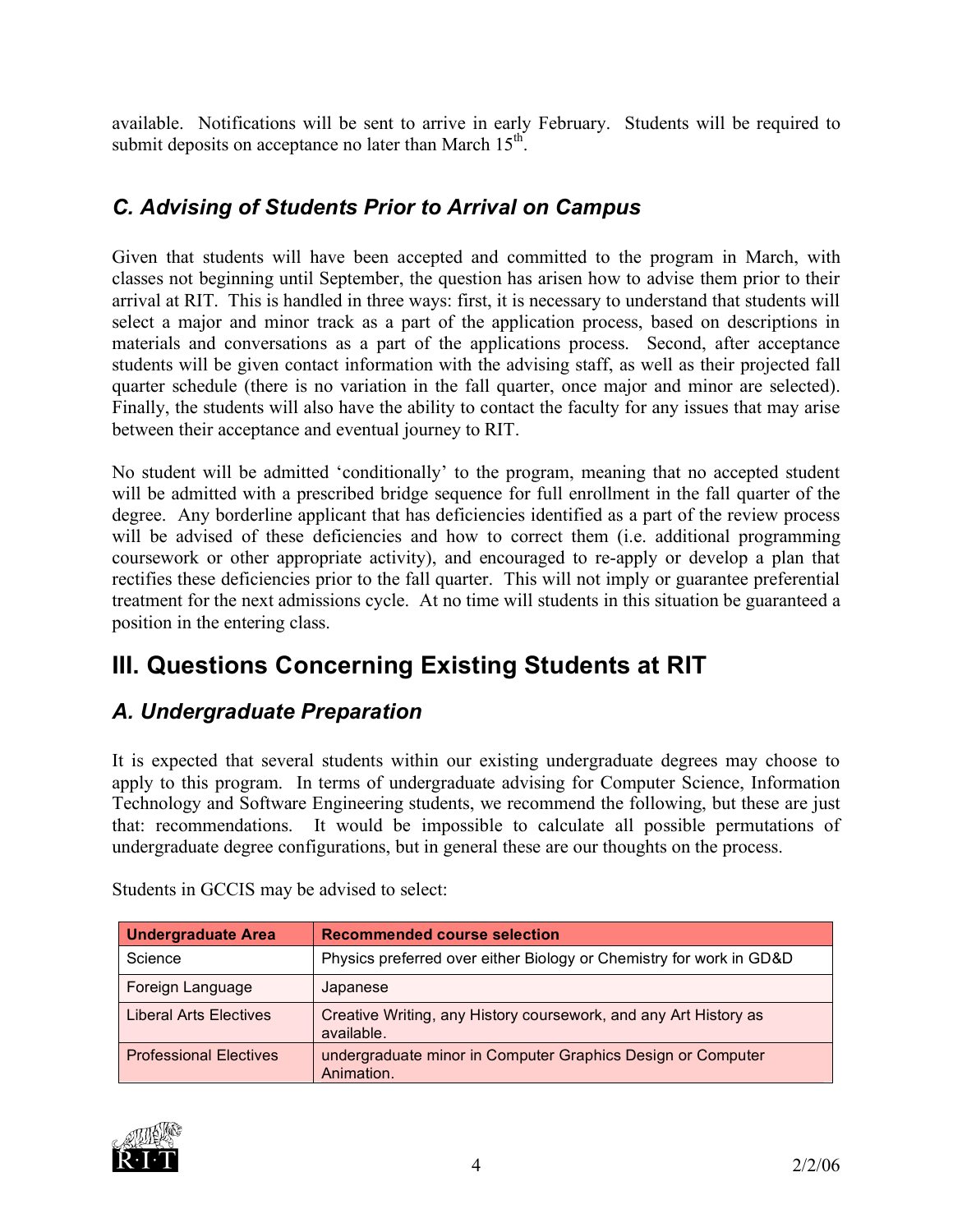In terms of courses within GCCIS, we expect students will have completed the following: BS in CS, IT, or SE. In particular students should have at a minimum either CS1-3 or Programming for Information Technology 1-3 and Programming for Digital Media (4002-434). Students are encouraged to take the "Game Programming Concentration" at the undergraduate level if they so choose, but it is not required for application to the Masters degree.

#### *B. Credit for Undergraduate Coursework*

The question has also been raised, in relevance to the section above, "if a student takes the 'undergraduate version' of a course, what happens at the graduate level?" This is an issue that will need to be addressed on a course-by-course basis. It may not be appropriate, for example, for a student to take the undergraduate version of Computer Graphics I, only to then be required to take the graduate version. On the flip side, the undergraduate coursework in 2D and 3D graphics programming were explicitly kept as separate sections because we expect that the graduate coursework will diverge significantly. Thus students that complete the undergraduate Concentration in Game Programming will have a 'leg up' in that coursework, but would in fact be well-served in taking the graduate versions of those courses.

In any case, where a course is waived at the graduate level, a suitable replacement course would need to be found, with the consent of the faculty advisor. This will be a specific requirement for RIT graduates and is not seen as overly onerous. At this time, there is no credit-hour or time-inresidence reduction for students that have completed undergraduate work at RIT, although this may change in the future. Thus, the degree requirement of 62 credit hours will not be changed if a student has completed an undergraduate course – they will need to fill the credits with another course that complements their plan of study.

#### *C. Transfer Credit*

Standard rules for transfer credit, as they relate to RIT graduate programs, apply here. Students can transfer up to 12 credit-hours from another institution or program. These credits may count towards the completion of the degree, as deemed appropriate by the admissions committee. These credits cannot then count towards any other graduate degree. In cases where transfer credit allows a student to fall below the full-time enrollment requirements, students will have the option of filing for equivalency for the given quarter or taking an elective course in another area.

#### *D. Reduced Time to Degree Completion*

At no time will students be given a reduced time-to-completion schedule. We may, in the future, propose a "4+1" model or other arrangement for our undergraduates, but that is not a part of the proposal at this time. In its current incarnation all students, regardless of undergraduate affiliation or transfer credit, are required to spend two years in residence at RIT, culminating in the Capstone Design and Development sequence as a part of the cohort experience.